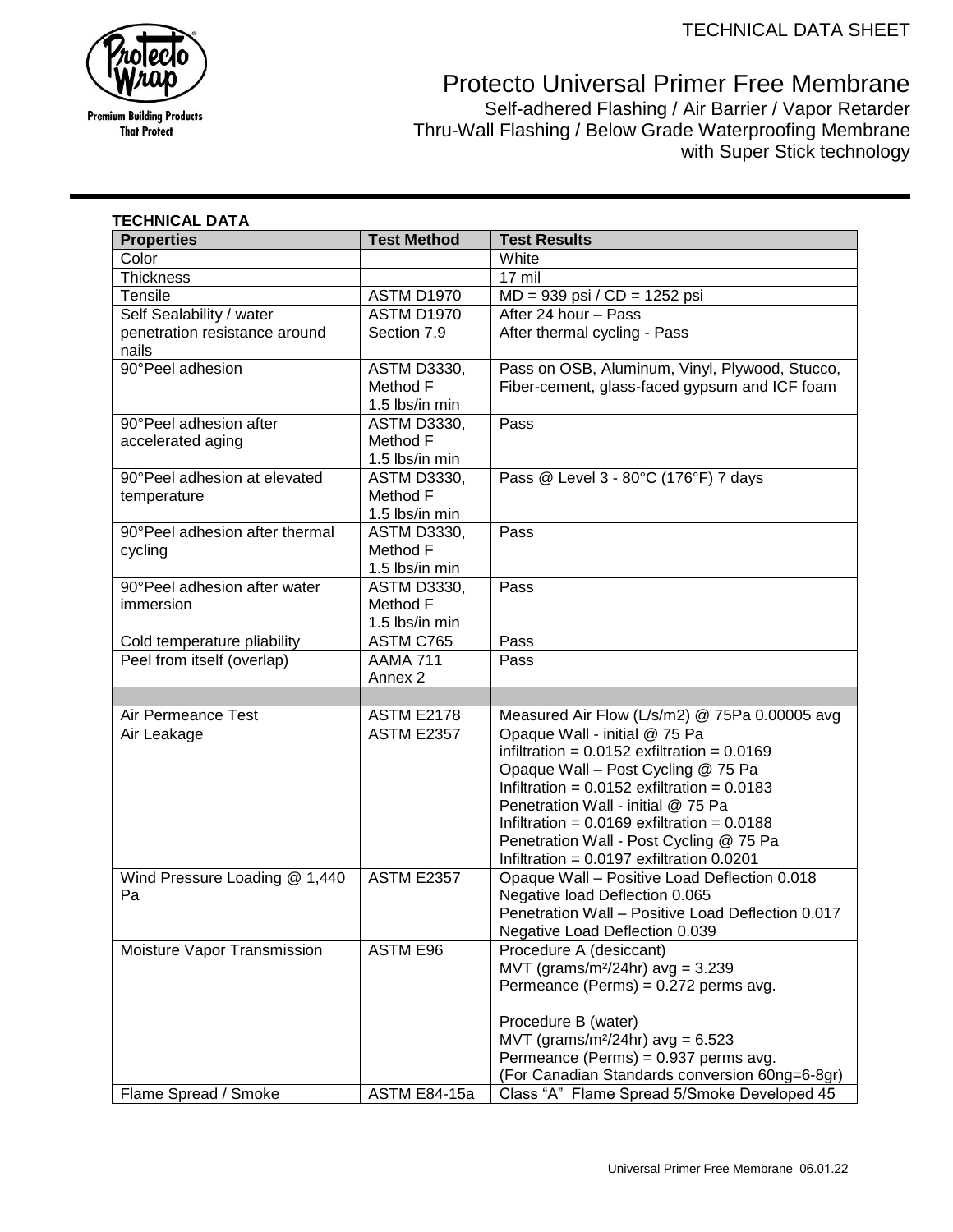| <b>Puncture Resistance</b>             | <b>ASTM E154 /</b>          | Average Max Load = 184 lbs                                                    |
|----------------------------------------|-----------------------------|-------------------------------------------------------------------------------|
|                                        | E154M-08<br>section 10      | Deflection at Max Load = $2.11$ (in)                                          |
| <b>Tensile Properties</b>              | <b>ASTM D882-12</b>         | Tensile Strength (psi) MD=105 / CD=74                                         |
|                                        |                             | Elongation (%) MD=46 / CD=38                                                  |
| <b>Hydrostatic Pressure Resistance</b> | <b>AATCC Method</b><br>127  | Pass @ 24 inches (60 mbar) for 5 hours                                        |
| Peel Strength Adhesive Bond            | <b>ASTM D903-98</b>         | Aluminum 4.0 (lbf/in)                                                         |
|                                        | $(180^\circ \text{ angle})$ | Glass Faced Gypsum 4.4 (lbf/in)                                               |
|                                        |                             | Concrete 4.4 (lbf/in)                                                         |
| <b>T-Peel Resistance</b>               | <b>ASTM D1876-</b>          | 1.8 (lb/in of width)                                                          |
|                                        | 08                          |                                                                               |
| <b>Cold Temperature Flexibility</b>    | <b>ASTM</b>                 | Pass @ -20°F                                                                  |
|                                        | D1970/D1970M-               |                                                                               |
|                                        | 17                          |                                                                               |
| Self Seal-Ability                      | <b>ASTM</b>                 | Pass @ 5 inches of water column                                               |
|                                        | D1970/D1970M-               |                                                                               |
|                                        | 17                          |                                                                               |
| <b>Pull-Off Strength Test</b>          | <b>ASTM D4541-</b>          | Aluminum 17(psi)                                                              |
|                                        | 09                          | Glass Faced Gypsum 14 (psi)                                                   |
|                                        |                             | Concrete 13 (psi)                                                             |
| <b>Tensile Tear Strength</b>           | <b>ASTM D4073-</b>          | $MD = 124$ (lbf) $CD = 97$ (lbf)                                              |
|                                        | 06                          |                                                                               |
| <b>Crack Bridging Test</b>             | <b>ASTM C1305/</b>          | Pass - 10 cycles @ 1/8" movement - No cracking,                               |
|                                        | C1305M-16                   | splitting, pinholes or other defects observed                                 |
|                                        |                             |                                                                               |
| <b>Hydrostatic Pressure Resistance</b> | ASTM D5385<br>ASTM D570     | 1 hour @ 100 PSI (overlap and field of membrane)<br>2 Hour Immersion - 0.004% |
| <b>Water Absorption</b>                |                             | 24 Hour Immersion - 0.05%                                                     |
|                                        |                             | Long Term (2 Week) Immersion - 0.08%                                          |
| Puncture                               | ASTM E154                   | 189.8 PSI / 29.85% Deflection / 31.7PSI load at                               |
|                                        |                             | distance trap                                                                 |
| <b>Tensile Strength</b>                | ASTM D412                   | $MD = 24$ PSI $CD = 24$ PSI                                                   |
| Elongation                             | ASTM D412                   | $MD = 4,637 \% CD = 4,479 \%$                                                 |
| In-Service Temperature                 |                             | -45°F/-42°C to 300°F/148.9°C                                                  |
| <b>Installation Temperature</b>        |                             | -20°F/-28°C to 125°F/51.6°C*                                                  |
| Solubility to Water                    |                             | Insoluble                                                                     |
| <b>UV Stability</b>                    |                             | 6 Months                                                                      |

## **PACKAGING**

Roll Width: 3, 4, 6, 9, 12, 18, 24, 36" Roll Length: 50'

# **DESCRIPTION**

**Universal Primer Free Membrane** is a high performance self-adhered waterproof membrane, designed to be used for many applications. **Universal Primer Free Membrane** can be applied down to -20°F (-28°C) without the use of primer or mechanical fasteners on most substrates.

## **FEATURES**

Meets or exceeds National Air Barrier requirements

- Class II Vapor Retarder
- Membrane has Class A Fire Rating for Flame spread / Smoke developed
- Meets or exceeds AAMA 711-07 requirements for self-adhered window and door flashing
- Meets and/or exceeds CSA A440.4-07 requirements for window and door flashing
- Compatible with expanding insulating spray foam applications
- 6 month exposure rating
- Fully adhered system
- No Primer needed<sup>1</sup>
- Split release liner for easy application
- Seals around properly installed fasteners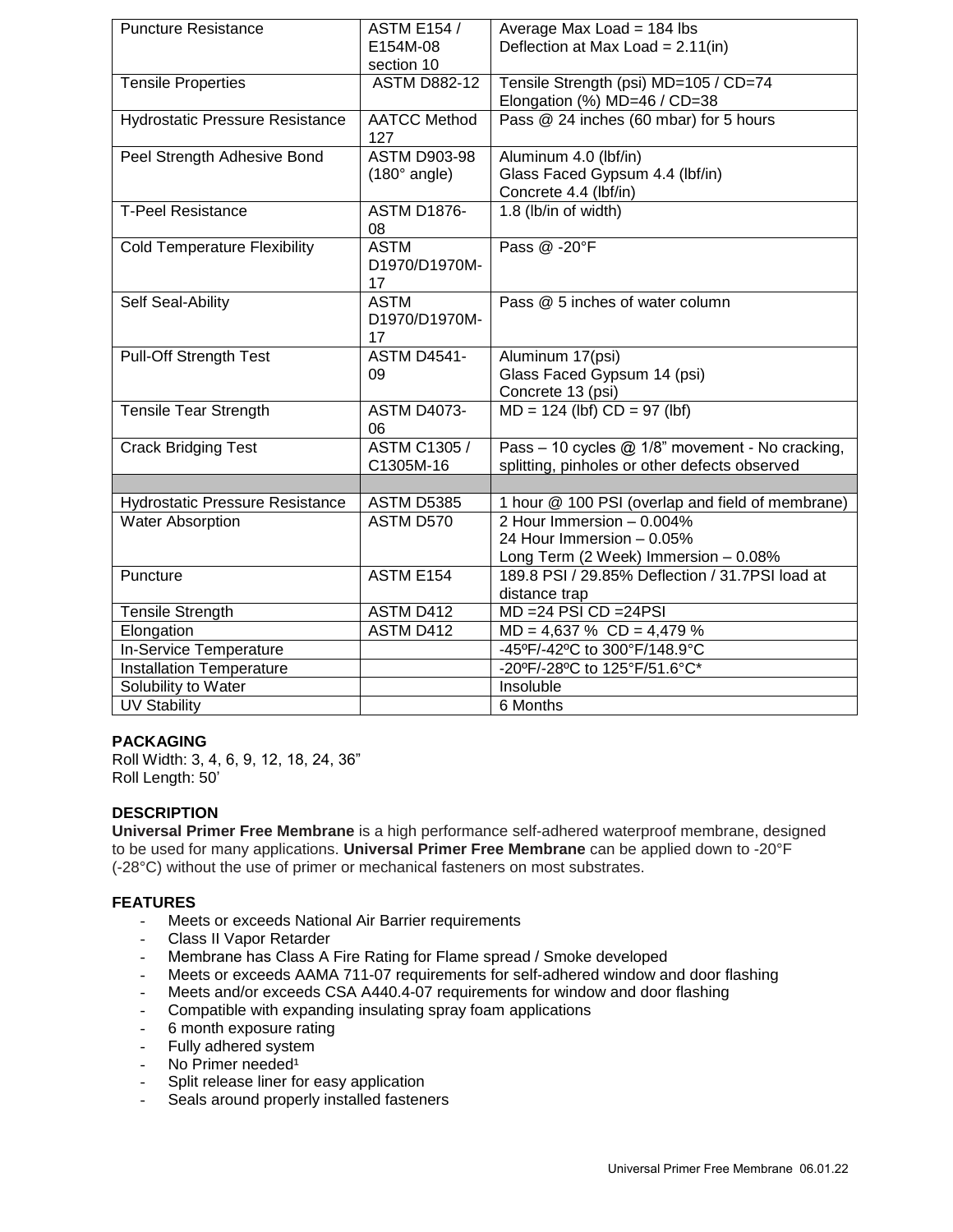- Can be applied to damp surfaces
- No VOC's, HFCC's, nor CFC's
- Compatible with and will adhere to most construction surfaces<sup>1</sup>, wood, concrete, CMU Block, OSB, Plywood, glass mat exterior sheathing products, foam insulation board, ICF, metal, TPO and EPDM
- Forms a positive air barrier/vapor retarder

# **USES**

Used as a primerless self-adhered window and door flashing, a primerless self-adhered air barrier/vapor retarder in cavity wall construction, as a primerless self-adhered Thru-Wall flashing in everyday construction and as a primerless self-adhered below grade waterproofing membrane. Safe for use on most commonly used construction substrates.

### **LIMITATIONS**

Not recommended for use on substrates with standing water, visibly wet surfaces, dirty surfaces, frozen surfaces or surfaces contaminated with foreign substances such as grease, oil or solvents.

Do not exceed 6 month UV exposure

Not recommended for use when in direct contact with PVC type roofing membranes.

\*Note: **Universal Primer Free Membrane** can be applied in extreme cold/hot weather; however Protecto Wrap Company does not recommend applying tapes below 0<sup>o</sup>F (-17<sup>o</sup>C) or above 125<sup>o</sup>F (51.6<sup>o</sup>C) due to health and safety reasons.

## **SHELF LIFE**

**Universal Primer Free Membrane** maintains optimum initial adhesion to substrates when used within twenty four months from the date of manufacture.

### **STORAGE**

**Universal Primer Free Membrane** should be stored in the original, unopened container at ambient temperatures between 40°F to 90°F (5°C to 32°C). Storage area should remain dry and out of direct sunlight. Do not remove materials from original containers until ready for use. Do not double stack pallets.

#### **PREPARATION**

All surfaces shall be clean, dry and free of any foreign materials. The surface shall be free of gaps, sharp edges and protrusions. Damaged areas on substrate should be repaired prior to application of the membrane.

Metal surfaces may need to be solvent wiped and/or abraded to achieve optimum adhesion.

#### **Concrete and Masonry**

All concrete surfaces shall have a smooth steel troweled finish or better and shall be clean, free of sharp protrusions, loose aggregate, dust, voids or spalled areas. Broom finish shall not be used. Repair all areas as needed before applying **Universal Primer Free Membrane**. Remove all forms as soon as possible so as to prevent moisture entrapment. Uneven form lines must be ground flush to the wall. All tie holes must be filled. All vertical concrete surfaces shall have a minimum cure time of 7 days and shall be clean and dry. Allow concrete to dry completely following precipitation. On horizontal surfaces a mat moisture test should be completed before application. Do not apply **Universal Primer Free Membrane** over frozen substrates. Use form release agents which will not transfer to the concrete or block walls. Concrete curing compounds must be a resin-base containing no oil, wax or pigment. If **Universal Primer Free Membrane** is going to be applied to a concrete or wood surface where other curing compounds or wood treatment are to be used, please contact Protecto Wrap Company for recommendations. If additives have been placed in the concrete that could slow the dissipation of moisture, contact Protecto Wrap Company before installation of **Universal Primer Free Membrane**.

Masonry walls shall not have struck joints. Make sure all masonry joints on block and brick walls are struck flush in order to provide a smooth surface. On rough or porous surfaces, use a well adhered parget/mortar coat to provide a smooth surface.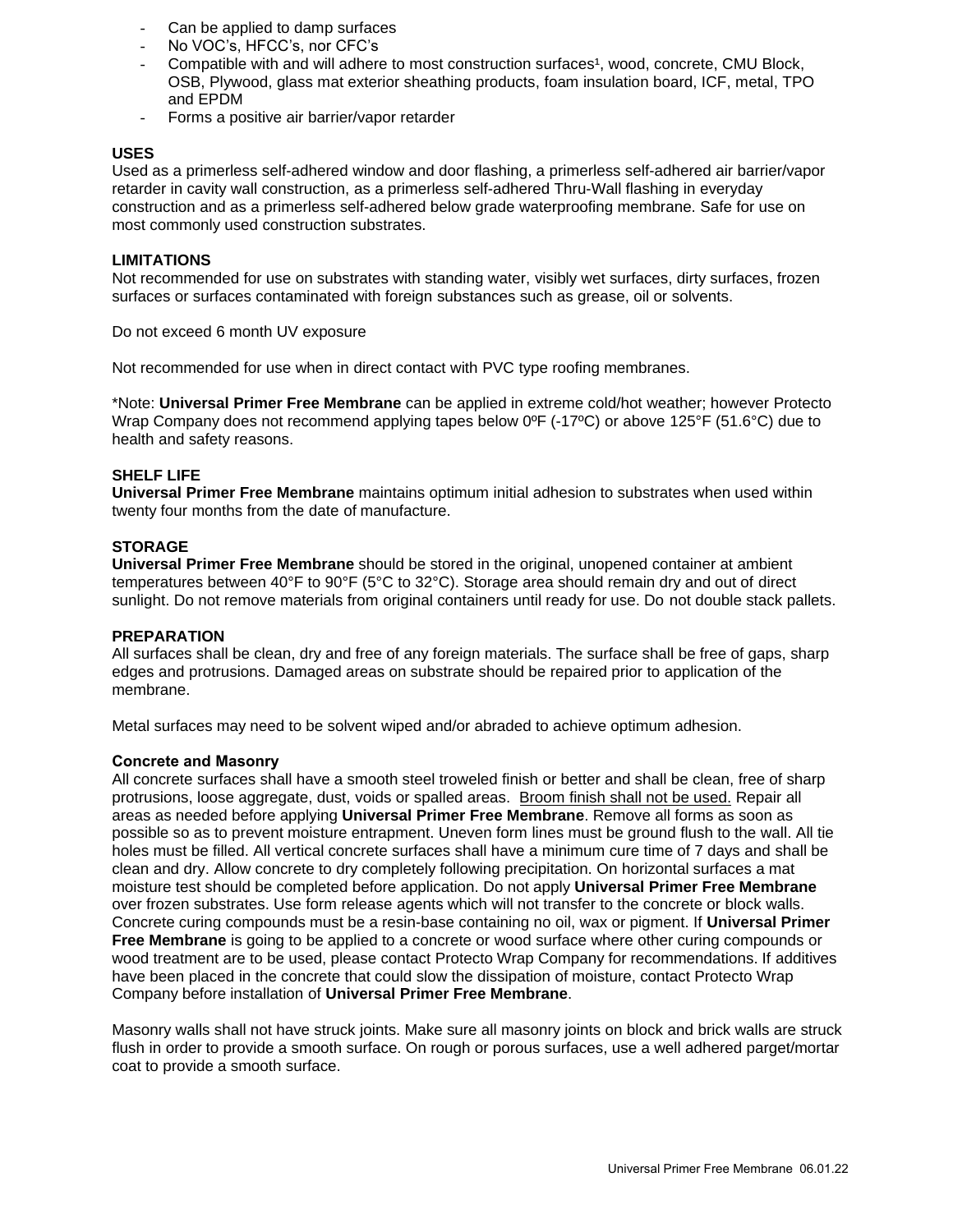### **Corners**

Use of Cant strips or fillets are recommended for all inside horizontal corners. Cant strips of epoxy mortar, latex modified cement mortar or urethane sealants should be used on all inside horizontal corners (these products should be fully cured prior to application of the membrane). Do not use JS 160H Mastic or Protecto Sealant 25XL as a filler/cant strip. Wood or fiber cant strips are not recommended.

<sup>1</sup> Note: Protecto Wrap Company recommends testing substrates for adhesion prior to full application. See Technical Letter Adhesion to Substrates.

#### **APPLICATION**

Cut the **Universal Primer Free Membrane** to length, align to desired position, and remove a small portion of the release liner and apply it to the substrate; continue to pull the release liner as you firmly roll into place using a "J" roller or hand roller to smooth out any wrinkles, air bubbles or creases.

- *Horizontal conditions***:** overlaps, side laps, and end laps should be a minimum of 2" and should be firmly rolled to ensure adequate adhesion. Start at the lowest point and work upwards. Stagger end lap conditions.Terminate the top leading edge of the sheet with JS 160H Mastic or Protecto Sealant 25XL.
- *Vertical conditions*: overlaps, side laps, and end laps should be a minimum of 2" and should be firmly rolled to ensure adequate adhesion. It is recommended in windy conditions that Universal Primer Free Membrane be installed in manageable lengths. If more than one length is needed, apply in a shingle fashion and stagger end lap conditions. Terminate the top leading edge of the sheet with JS 160H Mastic or Protecto Sealant 25XL.

In some designs, it is required that mechanical fastening uses a termination bar, Reglet, or counter flashing may be required. In soffit-type applications, the membrane should be mechanically fastened at the perimeter edges and may require fasteners in the field of the membrane to prevent disbonding.

#### **[Window or Door Flashi](http://www.protectowrap.com/)ng**

Apply first piece of **Universal Primer Free Membrane** to the rough opening sill; the **Universal Primer Free Membrane** should overlap the housewrap or building paper at the sill. Firmly roll into place using a hand roller (J-roller, Laminate roller) to smooth out any wrinkles, air bubbles or creases that would allow water to migrate behind the membrane. Set window into the rough opening and fasten per window manufacturer's instructions. Apply vertical pieces of **Universal Primer Free Membrane** over the nailing flange at the sides of window frame and directly onto the exterior sheathing, firmly roll into place using a hand roller to smooth out any wrinkles, air bubbles or creases. Apply the final piece of **Universal Primer Free Membrane** over the top nail flange and overlap the vertical side pieces adhering directly to the exterior sheathing, firmly roll into place using a "J" roller or hand roller to smooth out any wrinkles, air bubbles or creases. Apply housewrap or building paper over the **Universal Primer Free Membrane** at the sides and head of the window. Use housewrap tape or equivalent to seal the housewrap to the exterior of the **Universal Primer Free Membrane**. Window and door installation details may be found at www.protectowrap.com or by calling 800-759-9727.

#### **Air Barrier**

In full coverage envelope applications it is very important that the **Universal Primer Free Membrane** is tightly sealed into the roofing and below grade waterproofing systems and perimeter flashings to retain the integrity of the air/vapor barrier throughout the entire structure. Pipe penetrations, vents, or any other penetrations through the wall should be detailed per our detail drawings using one or more of the following products, Universal Primer Free Membrane, Form Flash I, Form Flash II, Protecto Sealant 25XL, JS 160H Mastic. For full air barrier detail drawings visit [www.protectowrap.com](http://www.protectowrap.com/) or call 800-759-9727 for technical assistance.

When applying to exterior gypsum products (i.e. Dens Glass Gold) primer is not needed, provided the surface is clean, dry and free of any contaminants and is firmly rolled to ensure full adhesion.

#### **Below Grade Waterproofing**

At the footing, run a strip of **Universal Primer Free Membrane** centered along the footing joint reaching a minimum of 3" up the vertical wall and 3" onto the footing.

### **Inside Corners**

shall be covered with a minimum 6" wide strip centered in the corner starting at termination point at the top of the wall and running over the footing a minimum 3".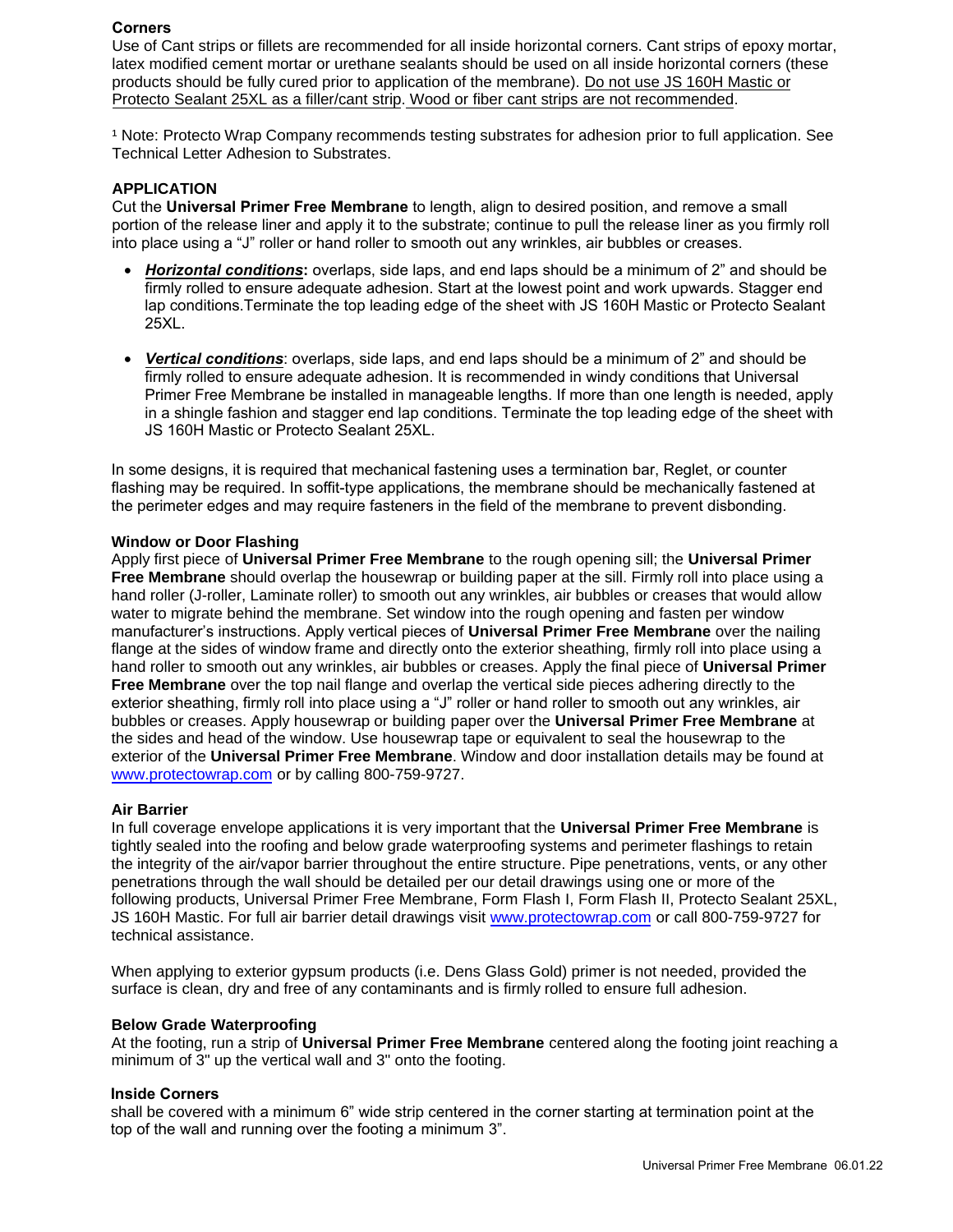## **Outside Corners**

Shall be double covered to a minimum of (6) six inches on each side of the axis of the corners. This can be accomplished by applying a 12" wide strip of membrane, then covering with a full width sheet, or by overlapping the full width a minimum of 6" from the axis on both sides of the corner. Outside corners should be as smooth as possible by rounding or chamfering the edge and shall be free of sharp protrusions.

All terminations and overlaps within 12" of any corner shall receive a troweled layer of JS 160H Mastic or Protecto Sealant 25XL.

Note: In the case of **ICF (Insulated Concrete Foundation)** Protecto Sealant 25XL is the only sealant recommended for terminating the membrane edges, Protecto Sealant 25XL is compatible with the ICF foam.JS 160H Mastic is not compatible with the ICF foam and is not recommended for use.

For the main field of the wall, cut the **Universal Primer Free Membrane** to length. The membrane should start at the termination point at the top of the wall and extend down, overlapping the footing a minimum 3". Peel back approx. 6" of the release liner from the back of the membrane and apply the top edge of the membrane firmly onto the surface. While removing the remaining release liner, firmly roll or squeegee downward in the center of the material working outward to the edges to ensure the membrane is fully adhered and to remove and creases, wrinkles and air pockets.

Note: **Universal Primer Free Membrane** must be rolled or squeegeed over the entire membrane surface to gain maximum surface contact to the wall. Special emphasis should be placed on the top 10" edge of the membrane and on all overlaps of the membrane.

Note: At the end of the working day, or when application is interrupted by change in construction scheduling, all edges of the membrane at terminations should have a troweled bead of JS 160H Mastic or Protecto Sealant 25XL applied. JS 160H Mastic or Protecto Sealant 25XL shall be applied to the top edge of the applied membrane extending at least (1) one inch onto the wall and (1) one inch on the membrane. This is also required when the membrane extends down off the vertical portion of the wall and onto the footing or at any other termination of the membrane. JS160-H Mastic and Protecto Sealant 25XL should be troweled to achieve a maximum 60 mil wet film thickness.

#### **Pipe Penetrations**

Pipe penetrations or any other penetrations through the foundation wall should be detailed per our detail drawings using one or more of the following products, Form Flash II, Protecto Sealant 25XL, JS 160H Mastic. Pipes and other penetrations should be secured to the foundation prevent movement prior to detailing.

#### **Drainage Boards and Footing Drains**

Waterstops, footing drains and most drainage boards are compatible and may be used in conjunction with **Universal Primer Free Membrane**.

A good drainage design at or near the footings along with a drainage mat will assist in having a waterproof system.

#### **Protection of Membrane**

**Universal Primer Free Membrane** is not designed for long term exposure to sunlight and shall be protected by a suitable weather resistant system.

In order to prevent damage to the membrane, drainage boards or suitable protection board should be applied the same day of application and backfilling done as soon as possible.

Protection board must be suitable to withstand backfill. If other trades are allowed on or near membrane, the Contractor should make them aware of the waterproofing. They should take care in working around the installation of membrane and report any consequential damages to the Contractor for repair.